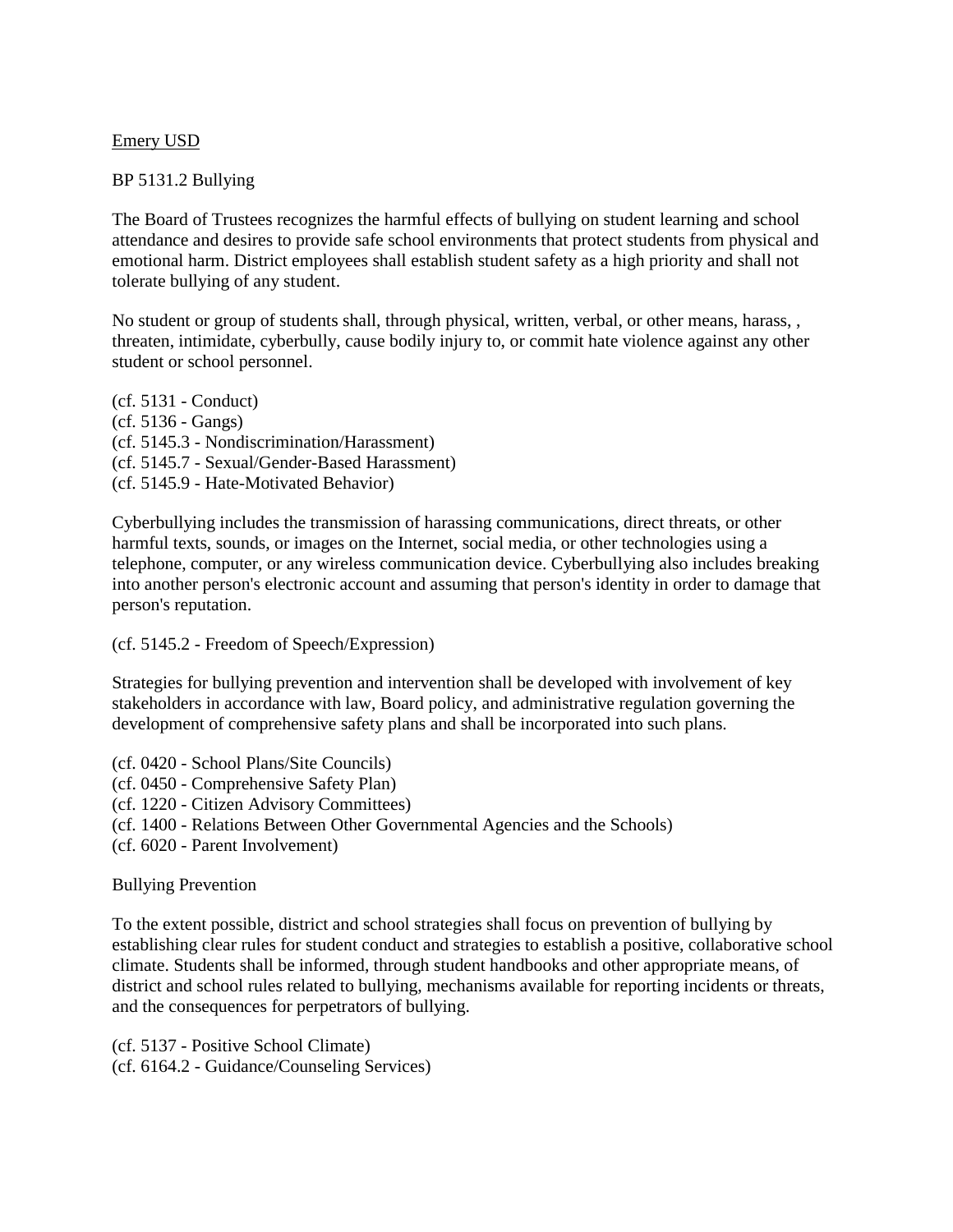The district may provide students with instruction, in the classroom or other educational settings, that promotes effective communication and conflict resolution skills, social skills, character/values education, respect for cultural and individual differences, self-esteem development, assertiveness skills, and appropriate online behavior.

(cf. 6163.4 - Student Use of Technology) (cf. 6142.8 - Comprehensive Health Education)

(cf. 6142.94 - History-Social Science Instruction)

School staff shall receive related professional development, including information about early warning signs of harassing/intimidating behaviors and effective prevention and intervention strategies.

(cf. 4131 - Staff Development) (cf. 4231 - Staff Development) (cf. 4331 - Staff Development)

Based on an assessment of bullying incidents at school, the Superintendent or designee may increase supervision and security in areas where bullying most often occurs, such as classrooms, playgrounds, hallways, restrooms, cafeterias.

## **Intervention**

Students are encouraged to notify school staff when they are being bullied or suspect that another student is being victimized. In addition, the Superintendent or designee shall develop means for students to report threats or incidents confidentially and anonymously.

School staff who witness bullying shall immediately intervene to stop the incident when it is safe to do so. (Education Code 234.1)

As appropriate, the Superintendent or designee shall notify the parents/guardians of victims and perpetrators. He/she also may involve school counselors, mental health counselors, and/or law enforcement.

## Complaints and Investigation

Students may submit to a teacher or administrator a verbal or written complaint (use Form E 4154.3) of conduct they consider to be bullying. Complaints of bullying shall be investigated and resolved in accordance with site-level grievance procedures specified in AR 1312.3 - Uniform Complaint Procedures, except that complaints involving sexual or gender-based harassment will be investigated and resolved in accordance with AR 5145.7 - Sexual/Gender-Based Harassment.

When a student is reported to be engaging in bullying off campus, the Superintendent or designee shall investigate and document the activity and shall identify specific facts or circumstances that explain the impact or potential impact on school activity, school attendance, or the targeted student's educational performance.

When the circumstances involve cyberbullying, individuals with information about the activity shall be encouraged to save and print any electronic or digital messages sent to them that they feel